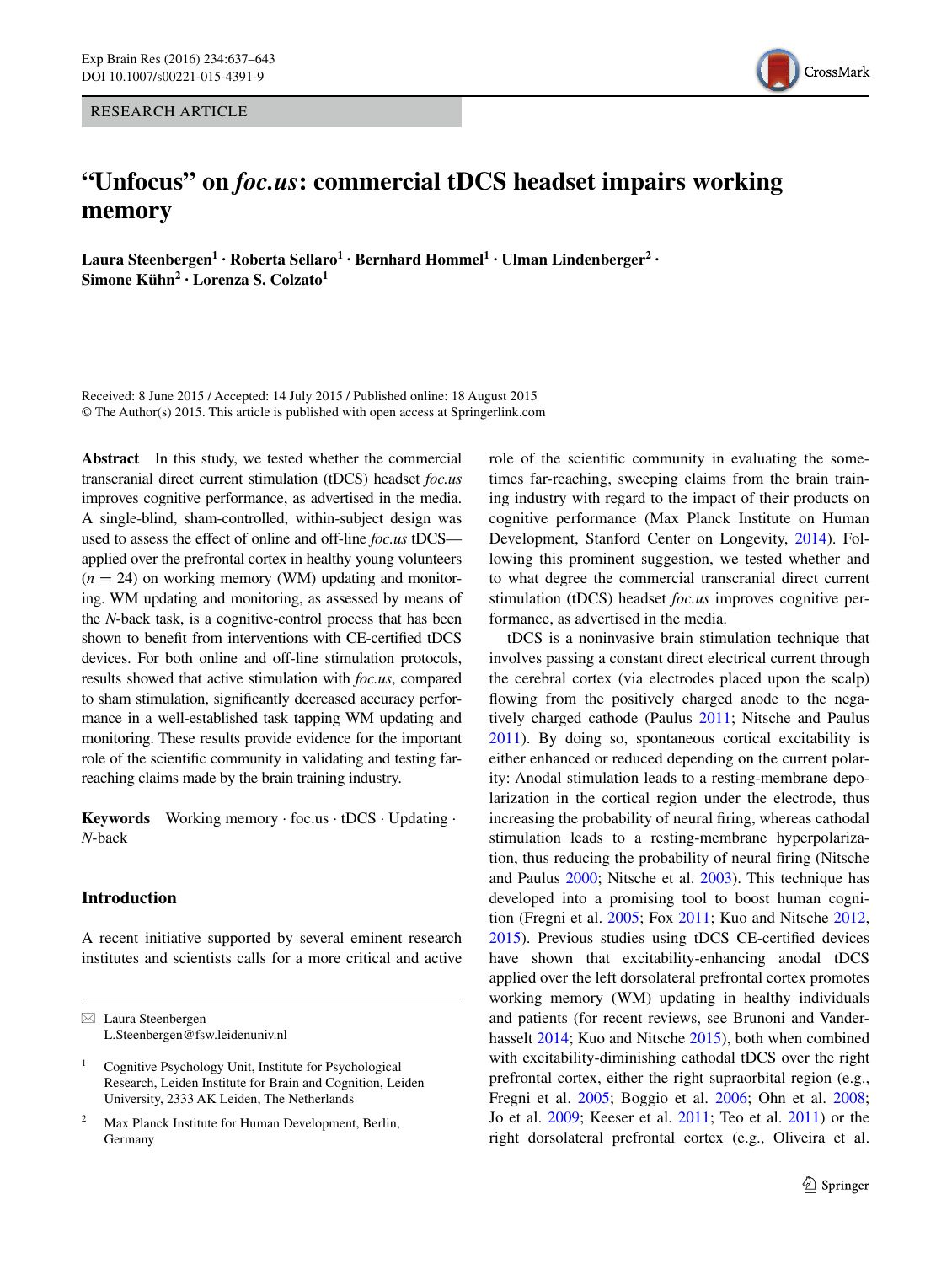[2013](#page-5-14)), and when combined with a contralateral extracephalic return electrode (Seo et al. [2011](#page-6-1); Zaehle et al. [2011](#page-6-2)). Such improvements were observed under both online (i.e., stimulation overlapping with the critical task; e.g., Fregni et al. [2005](#page-5-5); Ohn et al. [2008;](#page-5-11) Teo et al. [2011\)](#page-6-0) and off-line (e.g., Ohn et al. [2008;](#page-5-11) Zaehle et al. [2011](#page-6-2); Keeser et al. [2011;](#page-5-13) Oliveira et al. [2013\)](#page-5-14) stimulation. The ability to monitor and update information in the WM is considered a key cognitive-control function (Miyake et al. [2000](#page-5-15)) that strongly relies on prefrontal cortex functioning (Curtis and D'Esposito, [2003\)](#page-5-16). Interestingly, WM performance can also be enhanced by video game playing (Colzato et al. [2013a](#page-5-17)), an activity for which the use of the tDCS headset *foc.us* is recommended to boost performance via (left anodal–right cathodal) prefrontal cortex stimulation.

The aim of the current study was to investigate whether the commercial tDCS headset *foc.us* does in fact improve cognitive performance, as advertised in the media. Given the link between prefrontal cortex activity and WM and the aforementioned studies proving evidence that enhancing left prefrontal cortex activation by means of CE-certified tDCS devices can boost WM performance, we tested whether comparable enhancing effects can be obtained with the commercial tDCS headset *foc.us*. Consistent with previous studies assessing tDCS-induced effects on WM performance (Fregni et al. [2005;](#page-5-5) Ohn et al. [2008;](#page-5-11) Jo et al. [2009](#page-5-12); Seo et al. [2011;](#page-6-1) Zaehle et al. [2011](#page-6-2); Teo et al. [2011,](#page-6-0) Keeser et al. [2011;](#page-5-13) Oliveira et al. [2013\)](#page-5-14), WM updating was assessed by means of the well-established *N*-back task (for a review, see Kane et al. [2007\)](#page-5-18).

In this task, participants are to decide whether each stimulus in a sequence matches the one that appeared n items ago—a task that requires online monitoring, updating, and manipulation of remembered information (Kane et al. [2007\)](#page-5-18). The task gets more difficult as n increases, since this requires more online monitoring, updating, and manipulation of remembered information. We used two conditions: In the 2-back condition, each stimulus was to be compared with the one presented two trials before. In the 4-back condition, each stimulus was to be compared with the one presented four trials before, which implies a higher memory load and greater demands on control resources. In contrast with previous studies, we preferred to include a more challenging 4-back condition instead of the 3-back condition (Teo et al. [2011;](#page-6-0) Fregni et al. [2005](#page-5-5); Ohn et al. [2008](#page-5-11)), in order to increase the chance to detect possible WM improvements following active *foc.us* tDCS, thereby minimizing potential ceiling effects (cf. Teo et al. [2011](#page-6-0); Kuo and Nitsche [2015\)](#page-5-8).

To the degree that the *foc.us* device is comparable to traditional tDCS, we expected participants to be more accurate in monitoring and updating WM when receiving active *foc.us* tDCS than when receiving sham stimulation.

#### **Experimental procedures**

#### **Participants**

The sample size was calculated on the basis of previous studies investigating the effect of tDCS on WM (Fregni et al. [2005](#page-5-5); Ohn et al. [2008](#page-5-11)). Twenty-four undergraduate students of Leiden University (20 females and four males, mean age  $= 19.6$  years, range 18–26) participated in the experiment. Participants were recruited via an online recruiting system and offered course credits for participating in a study on the effects of brain stimulation on memory. Once recruited, participants were randomly assigned to one of the two following experimental groups: off-line stimulation ( $N = 12$ ; two males; mean age = 20.1, SD = 2.5) and online stimulation ( $N = 12$ ; two males; mean age = 19.7,  $SD = 2.3$ ). Groups did not differ in terms of age,  $F < 1$ , or gender,  $\chi^2 = .00$ ,  $p = 1.00$ . All participants were naïve to *foc.us* tDCS. Participants were screened individually via a phone interview by the same laboratory assistant using the Mini International Neuropsychiatric Interview (MINI). The MINI is a short, structured interview of about 15 min that screens for several psychiatric disorders and drug use, often used in clinical and pharmacological research (Sheehan et al. [1998](#page-6-3); Colzato and Hommel [2008;](#page-5-19) Colzato et al. [2009](#page-5-20)). Participants were considered suitable to participate in this study if they fulfilled the following criteria: (1) age between 18 and 32 years; (2) no history of neurological or psychiatric disorders; (3) no history of substance abuse or dependence; (4) no history of brain surgery, tumor, or intracranial metal implantation; (5) no chronic or acute medications; (6) no pregnancy; (7) no susceptibility to seizures or migraine; and (8) no pacemaker or other implanted devices.

Prior to the first testing session, all participants received a verbal and written explanation of the *foc.us* tDCS procedure and gave their written informed consent to participate in the study. No information was provided about the different types of stimulation (active vs. sham). The study conformed to the ethical standards of the declaration of Helsinki, and the protocol was approved by the local ethical committee (Leiden University, Institute for Psychological Research).

#### **Apparatus and procedure**

A single-blinded, sham-controlled, randomized crossover within-subject design with counterbalancing of the order of conditions was used to assess the effect of off-line and online *foc.us* tDCS on WM updating in healthy young volunteers. The *foc.us* headset (version 1) was applied over the prefrontal cortex (PFC) according to the manufacturer's guidelines (see Fig. [1\)](#page-2-0). All participants took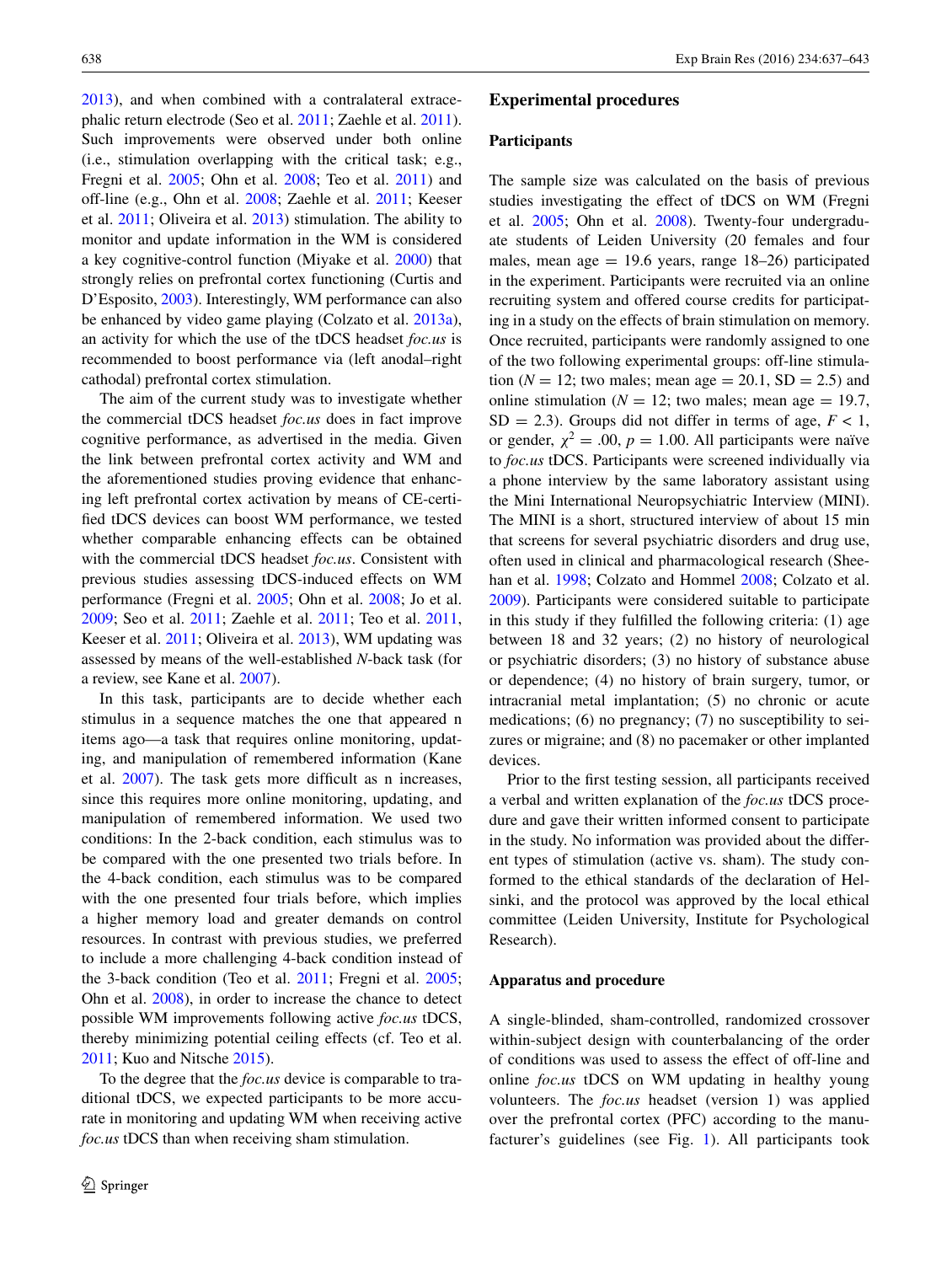<span id="page-2-0"></span>**Fig. 1** Positioning of the *foc.us* headset on the head as provided by the manufacturer. The correct positioning of *foc.us* is the one displayed in the leftmost panel. Note that this is the only possible allowable montage with this device. Figure designed by the authors



part in two sessions (active vs. sham) and were tested individually.

Upon arrival, participants read and signed the informed consent. In the off-line stimulation group, active or sham stimulation was applied for 20 min while at rest. Immediately thereafter, participants were asked to perform the *N*-back task (see Kane et al. [2007](#page-5-18), for a review), which lasted for 15 min. In the online stimulation group, participants performed the *N*-back task five minutes after the onset of the stimulation, which was applied throughout the whole task.

At the end of each session, participants were asked to complete a *foc.us* (tDCS) adverse effects questionnaire requiring them to rate, on a five-point  $(1-5)$  scale, how much they experienced: (1) headache, (2) neck pain, (3) nausea, (4) muscles contraction in face and/or neck, (5) stinging sensation under the electrodes, (6) burning sensation under the electrodes, (7) uncomfortable(generic) feelings, and (8) other sensations and/or adverse effects. After completion of the second session, participants were debriefed and compensated for their participation.

#### **Foc.us tDCS commercial device**

Direct current was induced by four circular saline-soaked surface sponge electrodes (2.0 cm diameter) and delivered by a *foc.us* tDCS commercial device v1 ([http://www.](http://www.foc.us/) [foc.us/;](http://www.foc.us/) ©FOC.US LABS/EUROPEAN ENGINEERS), a device complying with Part 15 of the Federal Communications Commission (FCC) Rules, but without being CE (European Conformity)-certified. The Federal Code of Regulation (CFR) FCC Part 15 is a common testing standard for most electronic equipment. FCC Part 15 covers the regulations under which an intentional, unintentional, or incidental radiator may be operated without an individual

license. FCC Part 15 also covers technical specifications, administrative requirements, and other conditions relating to the marketing of FCC Part 15 devices. Depending on the type of the equipment, verification, declaration of conformity, or certification is the process for FCC Part 15 compliance.

*Foc.us* tDCS was applied on participants' head according to the instructions provided by the manufacturer, which allow for a single type of electrodes montage, that is, a bipolar-balanced montage (see Nasseri et al. [2015,](#page-5-21) for a tDCS electrodes montage classification), with anodal stimulation applied over the left prefrontal cortex and cathodal stimulation applied over the right prefrontal cortex (see Fig. [1,](#page-2-0) leftmost panel). For the active stimulation, a constant current of 1.5 mA was delivered for 20 min with a linear fade-in/fade-out of 15 s. These parameters are within safety limits established from prior work in humans (Nitsche and Paulus [2000;](#page-5-3) Nitsche et al. [2003,](#page-5-22) [2004;](#page-5-23) Poreisz et al. [2007](#page-6-4)). For sham stimulation, the position of the electrodes, current intensity, and fad-in/fade-out were the same as in the active tDCS, but stimulation was automatically turned off after 30 s, without the participants' awareness. Hence, participants felt the initial short-lasting skin sensation (i.e., itching and/or tingling) associated with tDCS without receiving any active current for the rest of the stimulation period. Stimulation for 30 s does not induce after effects (Nitsche and Paulus [2000](#page-5-3)). This procedure has been shown to be effective in blinding participants to the received stimulation condition (see Poreisz et al. [2007;](#page-6-4) Gandiga et al. [2006](#page-5-24); Palm et al. [2013\)](#page-5-25). Consistently, none of the participants was able to determine whether or not he/she received real or sham stimulation. The condition (active vs. sham) and duration of stimulation were controlled by the *foc.us* app iOS (version 2.0) using iPad 4.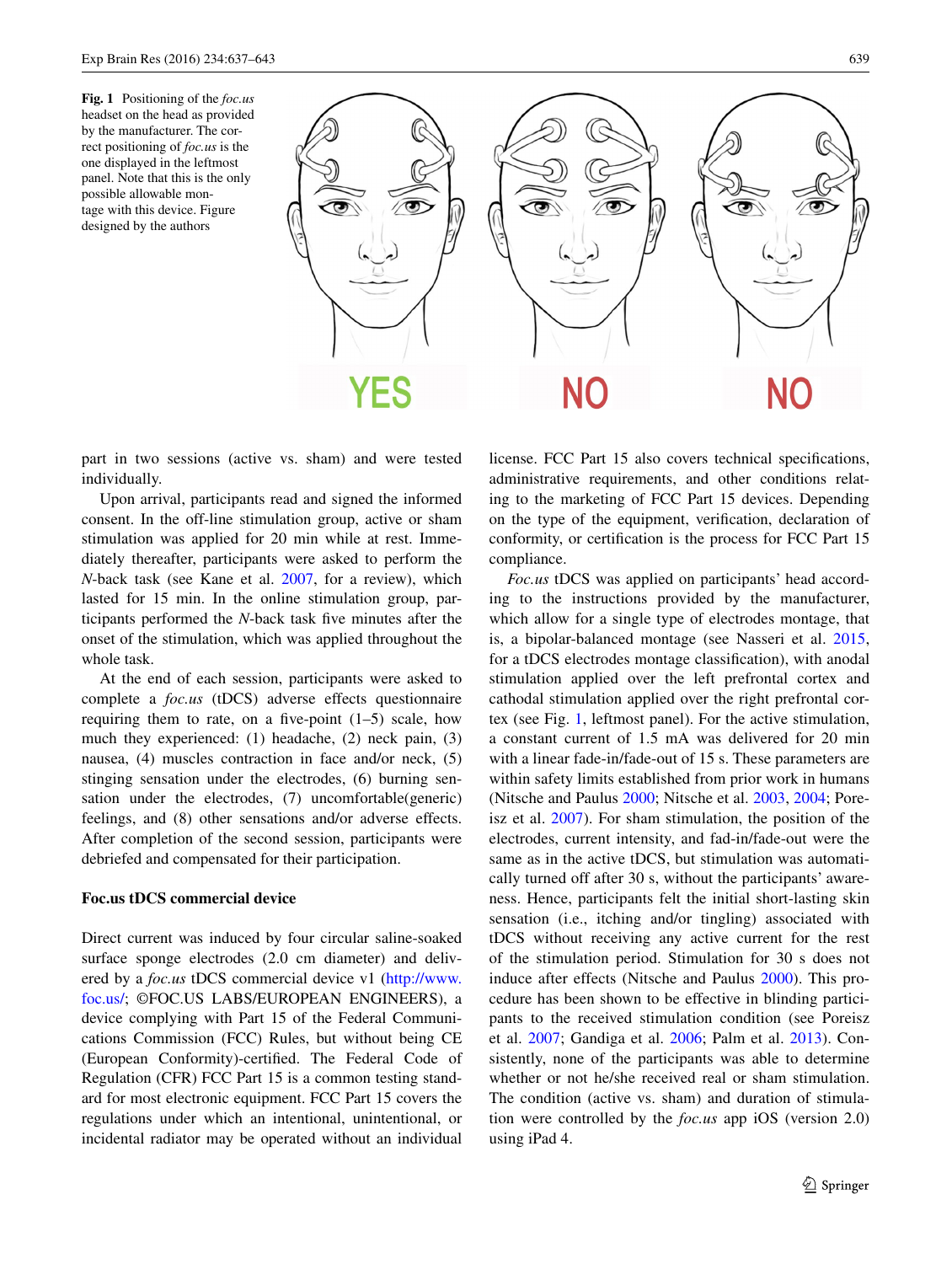#### *N***‑back task**

The experiment was controlled by an ACPI uniprocessor PC running on an Intel Celeron 2.8 gHz processor, attached to a Philips 109B6 17 inch monitor (LightFrame 3, 96 dpi with a refresh rate of 120 Hz). Responses were made by using a QWERTY computer keyboard. Stimulus presentation and data collection were controlled using E-Prime 2.0 software system (Psychology Software Tools, Inc., Pittsburgh, PA).

The two conditions of the *N*-back task were adapted from Colzato et al. ([2013a](#page-5-17), [b\)](#page-5-26). A stream of single visual letters (taken from B, C, D, G, P, T, F, N, L) was presented (stimulus–onset asynchrony 2000 ms; duration of presentation 1000 ms). Participants responded to targets and to nontargets.

Half of the participants pressed the "*z*" key in response to a target and the "*m*" key in response to a nontarget; the other half of the participants received the opposite mapping. Target definition differed with respect to the experimental condition. In the 2-back condition, targets were defined as stimuli within the sequence that were identical to the one that was presented two trials before. In the 4-back condition, participants had to respond if the presented letter matched the one that was presented four trials before. Each condition consisted of a practice block followed by two experimental blocks. The 2-back condition comprised of 106 trials in total (42 target stimuli and 64 nontarget stimuli), whereas the 4-back condition consisted of 110 trials (42 target stimuli and 68 nontarget stimuli). All participants performed the 2-back condition first and then the 4-back condition.

#### **Statistical analyses**

Repeated-measures analyses of variance (ANOVAs) including stimulation protocol (off-line vs. online) as between-subjects factor and condition (Active vs. Sham) as within-subjects factors were performed to compare participants' self-reports of discomfort about headache, neck pain, nausea, muscles contraction in face and/or neck, stinging sensation under the electrodes, burning sensation under the electrodes, and other uncomfortable (generic) feelings.

For the *N*-back task, practice blocks and either the first two trials (in the 2-back condition) or the first four trials (in the 4-back condition) of each block were excluded from the analyses. Repeated-measures ANOVAs with load (2-back vs. 4-back) and condition (Active vs. Sham) as within-subjects factors and stimulation protocol (off-line vs. online) as between-subjects factor were carried out on reaction times (RTs) on correct trials, as well as for hits, correct rejections, false alarms, and misses in percent. Furthermore, the

sensitivity index d' was calculated for both active and sham stimulation and the two WM loads separately (see. Haatveit et al. [2010;](#page-5-27) Buckert et al. [2012](#page-5-28)). This index, which derives from signal detection theory (Swets, Tanner and Birdsall, [1961\)](#page-6-5), provides a combined measure of correct hits and false alarms and thus reflects participants' ability to discriminate target from nontargets, with higher dˈ indicating better signal detection. dˈ was computed from hit rate and false alarm (FA) rate using the following formula:  $Z_{\text{HIT}}-Z_{\text{FA}}$ , where Z represents the z-scores of the two rates (Macmillan and Creelman [1991](#page-5-29)). The Z transformation was done using the inverse cumulative distribution function in Microsoft Excel 2010 (NORMSINV). Perfect scores were adjusted using these formulas:  $1 - 1/(2n)$  for perfect (i.e., 100 %) hits and 1/ (2*n*) for zero false alarms, where *n* was number of total hits or false alarms (Macmillan and Creelman [1991](#page-5-29)). A significance level of  $p < 0.05$  was adopted for all statistical tests.

In addition to standard statistical methods, we calculated Bayesian probabilities associated with the occurrence of the null ( $p(H_0|D)$ ) and alternative ( $p(H_1|D)$ ) hypotheses, given the observed data (see Masson [2011;](#page-5-30) Wagenmakers [2007](#page-6-6)). This method allows making inferences about both significant and nonsignificant effects by providing the exact probability of their occurrence. The probabilities range from with 0 (i.e., no evidence) to 1 (i.e., very strong evidence; see Raftery [1995](#page-6-7)).

#### **Results**

#### **Foc.us (tDCS) adverse effects**

ANOVAs performed on participants' self-reports of discomfort revealed significant main effects of condition on self-reports of stinging sensation under the electrode,  $F(1,22) = 10.56, p = .004, \text{MSE} = 1.044, \eta_p^2 = 0.32, \text{burn}$ ing sensation under the electrode,  $F(1,22) = 5.11$ ,  $p = .034$ ,  $MSE = .587$ ,  $\eta_p^2 = 0.19$ , and other uncomfortable (generic) feelings,  $F(1,22) = 4.64$ ,  $p = .04$ , MSE = .544,  $\eta_p^2 = 0.17$ , with participants reporting higher discomfort in the active (3.4, 3.0 and 1.9) than in the sham (2.5, 2.5 and 1.4) condition. Finally, a significant interaction involving the factors condition and stimulation protocol was observed on selfreports of headache,  $F(1,22) = 4.24$ ,  $p = .05$ , MSE = .314,  $\eta_p^2 = 0.16$ . Newman–Keuls post hoc analyses showed that for the off-line stimulation, participants reported higher discomfort in the active than in the sham condition (2.0 vs. 1.4,  $p = .02$ ), whereas no difference between active and sham conditions was observed for participants who received the stimulation during the task (online stimulation; 1.4 vs. 1.3,  $p = .72$ ). No other significant source of variance was observed,  $F_s \leq 3.12, p_s \geq .09$ .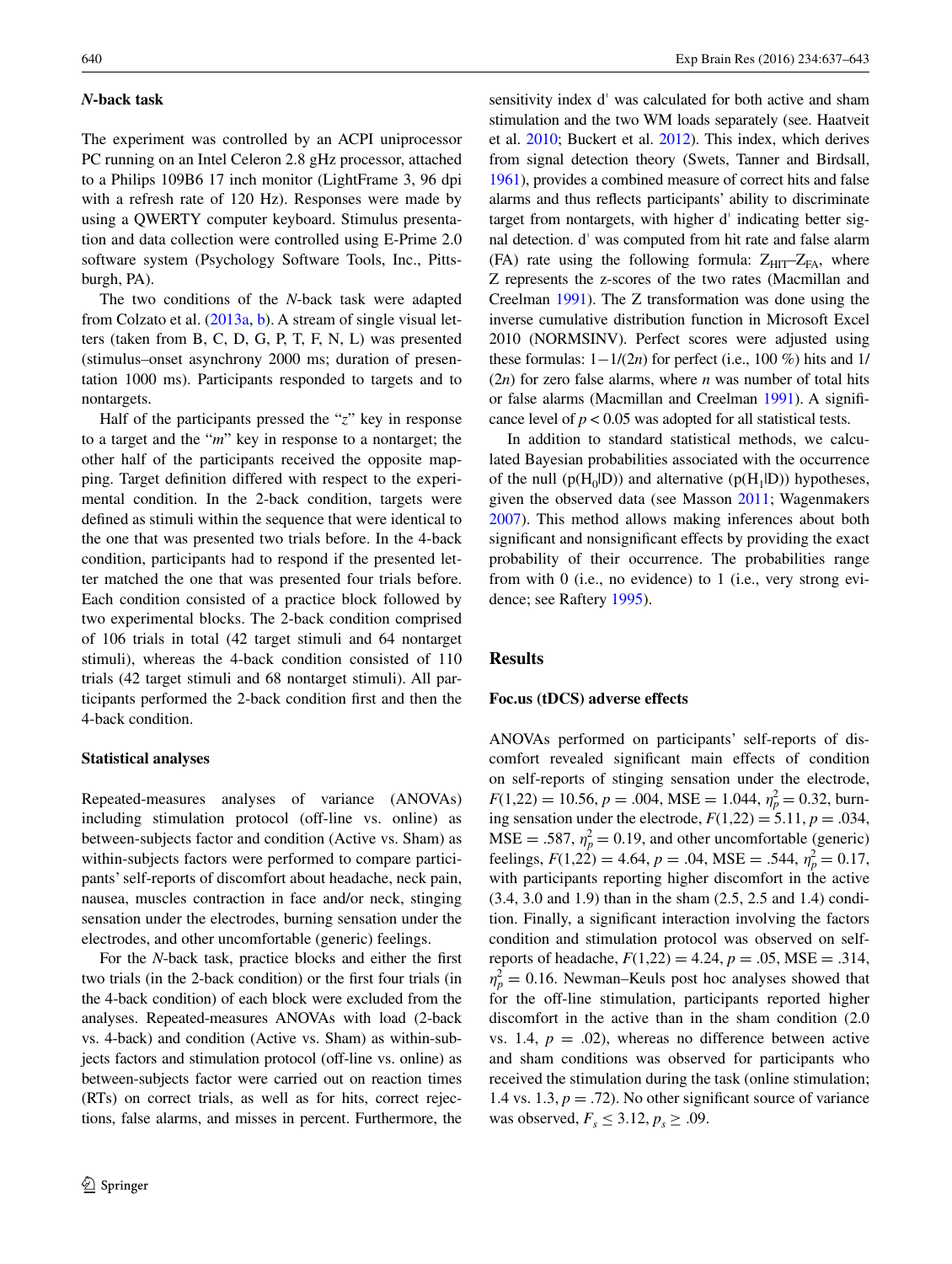#### *N***‑back task**

Table [1](#page-4-0) shows mean RTs (in milliseconds: ms), hits, correct rejections, false alarms, and misses (in percent) for the *N*-back task separately for off-line and online stimulations and for active and sham conditions.

Load (i.e., 2-back vs. 4-back) affected all dependent measures, showing that higher load increased RTs (568 vs. 492 ms),  $F(1,22) = 63.80, p = .0001, \text{MSE} = 2148.196,$  $\eta_p^2 = 0.74$ ,  $p(H_1|D) > .99$ , and reduced hit rates (89 vs. 64 %),  $F(1,22) = 125.60, p = .0001, MSE = .012,$  $\eta_p^2 = 0.85$ ,  $p(H_1|D) > .99$ . Higher load also produced fewer correct rejections (92 vs. 80 %), but more false alarms  $(8 \text{ vs } 20 \%)$ ,  $F(1,22) = 38.34$ ,  $p = .0001$ , MSE = .010,  $\eta_p^2 = 0.64$ ,  $p(H_1|D) > .99$ , and misses (11 vs. 36 %),  $\dot{F}(1,22) = 125.60, p = .0001, \text{MSE} = .012, \eta_p^2 = 0.85,$  $p(H_1|D) > .99$ , than the lower load did. Most importantly, with regard to the effect of condition, active stimulation, as compared to sham, significantly reduced hits (75 vs. 78 %) and increased misses (26 vs. 22 %), *F*(1,22) = 5.62,  $p = .027$ , MSE = .006,  $\eta_p^2 = 0.20$ ,  $p(H_1|D) = .76$ , but it did not affect RTs, false alarms, correct rejections, *F* < 1,  $p \geq .71$ ,  $p(H_0|D) \geq .81$ ,  $[d'_{(sham)} = 2.2, d'_{(active)} = 2.0]$ (see Fig. [2\)](#page-4-1). No further significant source of variance was observed,  $F_s \le 2.5, p_s \ge .13, p_s(H_0|D) \ge .60$ .

#### **Discussion**

The present study is the first to demonstrate that prefrontal cortex stimulation delivered using the commercial *foc.us*

<span id="page-4-0"></span>**Table 1** Mean RTs (in ms), hits, correct rejections, false alarms, and misses (in percent) for the *N*-back task as a function of condition (sham vs. active) and stimulation protocol (off-line vs. online stimulation)

| <i>N</i> -back (WM monitor-<br>ing/updating) | Off-line stimulation |            | Online stimulation |            |
|----------------------------------------------|----------------------|------------|--------------------|------------|
|                                              | Sham                 | Active     | Sham               | Active     |
| 2-back                                       |                      |            |                    |            |
| Reaction times (ms)                          | 480 (19.1)           | 487 (16.5) | 505(19.1)          | 496 (16.5) |
| Hits $(\% )$                                 | 90.9(2.0)            | 88.5 (2.2) | 90.7(2.0)          | 85.5(2.2)  |
| Correct rejections $(\% )$                   | 93.1(2.8)            | 92.9(1.7)  | 92.1(2.8)          | 91.1(1.7)  |
| False alarms $(\%)$                          | 6.9(2.8)             | 7.1(1.7)   | 7.9(2.8)           | 8.9(1.7)   |
| Misses $(\% )$                               | 9.1(2.0)             | 11.5(2.2)  | 9.3(2.0)           | 14.5(2.2)  |
| 4-back                                       |                      |            |                    |            |
| Reaction times (ms)                          | 561 (11.6)           | 575 (15.7) | 575 (11.6)         | 559 (15.7) |
| Hits $(\%)$                                  | 63.3 (3.7)           | 59.9 (2.9) | 68.7(3.7)          | 64.1(2.9)  |
| Correct rejections $(\%)$                    | 78.5 (3.2)           | 82.1 (2.3) | 78.8 (3.2)         | 79.0 (2.3) |
| False alarms $(\% )$                         | 21.5(3.2)            | 17.9(2.3)  | 21.2(3.2)          | 21.0(2.3)  |
| Misses $(\% )$                               | 36.7(3.7)            | 40.1 (2.9) | 31.3(3.7)          | 35.9(2.9)  |

Standard errors are shown within parentheses



<span id="page-4-1"></span>**Fig. 2** Mean hits (in %) as a function of load (2-back vs. 4-back) and condition: active and sham. *Vertical capped lines atop bars* indicate standard error of the mean

tDCS headset (version 1) impairs the ability to monitor and update information in the WM. Results showed that regardless of the adopted protocol (online or off-line stimulation), active stimulation with *foc.us* significantly decreased hits and increased misses in a WM monitoring task compared to sham stimulation. Given that WM updating is a key cognitivecontrol function (Miyake et al. [2000](#page-5-15)), the present findings do not support the claims that the use of *foc.us* tDCS (version 1) headset can improve cognitive performance. Instead, our results suggest that the use of this device can actually be detrimental and, as such, cannot be regarded as an alternative to CE-certified tDCS devices, the use of which has been demonstrated to be successful in promoting WM (Fregni et al. [2005](#page-5-5); Kuo and Nitsche [2012;](#page-5-7) Boggio et al. [2006](#page-5-10); Ohn et al. [2008](#page-5-11); Jo et al. [2009;](#page-5-12) Teo et al. [2011](#page-6-0); Seo et al. [2011;](#page-6-1) Zaehle et al. [2011\)](#page-6-2). In contrast to such devices, the *foc.us* device is not CEcertified but complies only with Part 15 of the FCC Rules.

Given that, as advertised in the media, the use of *foc. us* is quite popular among young people to improve their gaming performance, future research will need to explore the effects of prolonged use of *foc.us* on the brain. Moreover, given that tDCS has the potential to induce significant alterations of functional connectivity (e.g., Polanía et al. [2011](#page-6-8); Keeser et al. [2011\)](#page-5-13), follow-up studies should assess whether the use of *foc.us* produces prefrontal functional connectivity changes and how these possible changes relate to behavioral performance decrements.

From a more general point of view, *foc.us* is just one example of a device that can easily be purchased and, without any control or expert knowledge, used by anyone. The results of our study are straightforward in showing that the claims made by companies manufacturing such devices need to be validated. To conclude, even if the consequences of long-term or frequent use of the *foc.us* device are yet to be demonstrated, our findings provide strong support for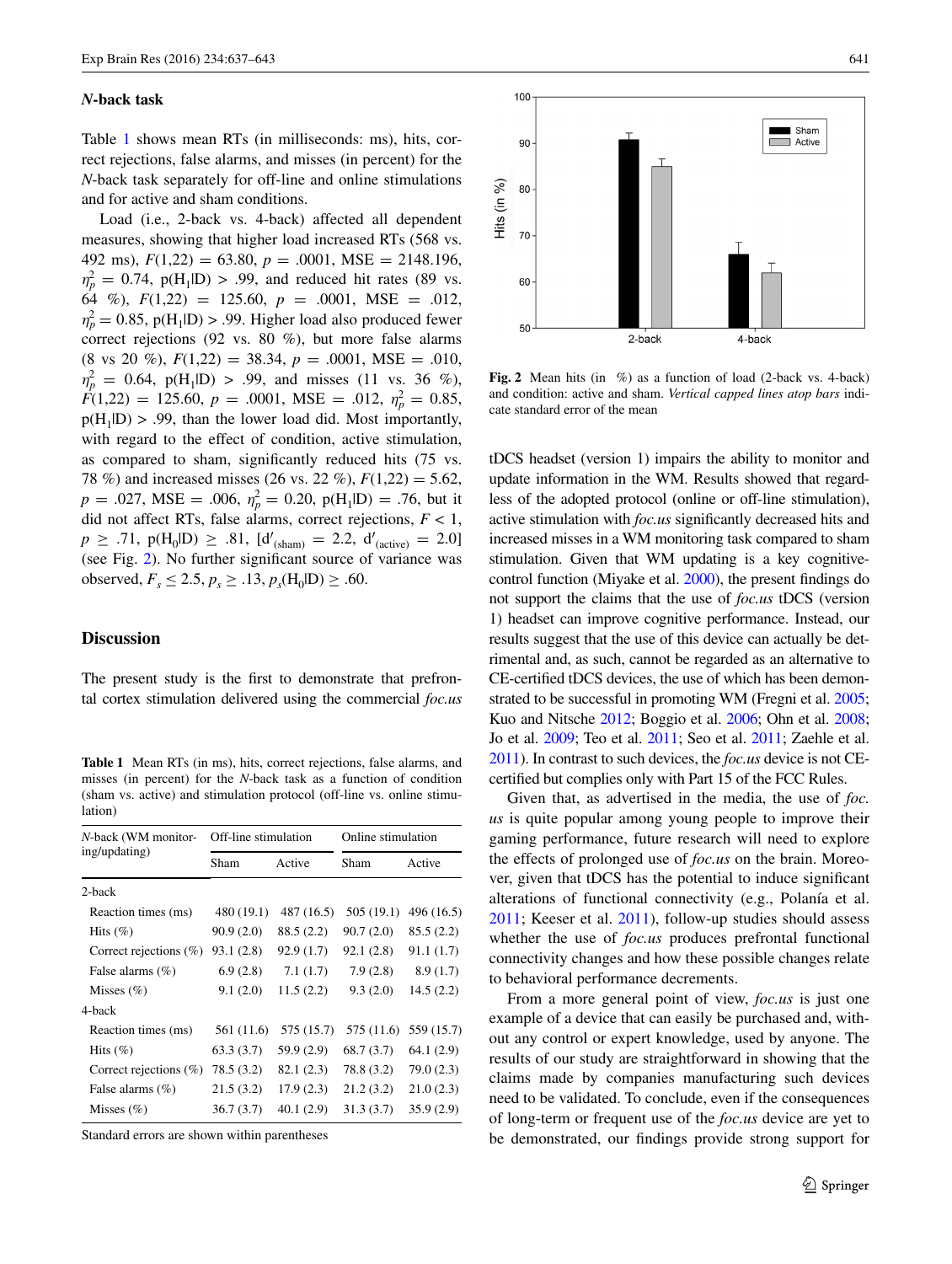the claim that the scientific community should play a more critical and active role in validating and testing far-reaching claims made by the brain training industry.

**Acknowledgments** This work was supported by research grant from the Netherlands Organization for Scientific Research (NWO) awarded to Lorenza S. Colzato (Vidi grant: #452-12-001). We would like to thank Annelies de Haan for her support in designing the figures. The data reported in this paper are archived in the Open Science Framework (OSF) and are available through [https://osf.io/43kix/?view\\_only](https://osf.io/43kix/%3fview_only%3d423f8fe402af43aa86e2155d47d50a8e) =[423f8fe402af43aa86e2155d47d50a8e](https://osf.io/43kix/%3fview_only%3d423f8fe402af43aa86e2155d47d50a8e).

#### **Compliance with ethical standards**

**Conflict of interest** The authors declare that no conflict of interest exists.

**Open Access** This article is distributed under the terms of the Creative Commons Attribution 4.0 International License ([http://crea](http://creativecommons.org/licenses/by/4.0/)[tivecommons.org/licenses/by/4.0/](http://creativecommons.org/licenses/by/4.0/)), which permits unrestricted use, distribution, and reproduction in any medium, provided you give appropriate credit to the original author(s) and the source, provide a link to the Creative Commons license, and indicate if changes were made.

#### **References**

- <span id="page-5-10"></span>Boggio PS, Ferrucci R, Rigonatti SP, Covre P, Nitsche M, Pascual-Leone A et al (2006) Effects of transcranial direct current stimulation on working memory in patients with Parkinson's disease. J Neurol Sci 249:31–38
- <span id="page-5-9"></span>Brunoni AR, Vanderhasselt MA (2014) Working memory improvement with non-invasive brain stimulation of the dorsolateral prefrontal cortex: a systematic review and meta-analysis. Brain Cogn 86:1–9
- <span id="page-5-28"></span>Buckert M, Kudielka BM, Reuter M, Fiebach CJ (2012) The COMT Val158Met polymorphism modulates working memory performance under acute stress. Psychoneuroendocrinology 37:1810–1821
- <span id="page-5-19"></span>Colzato LS, Hommel B (2008) Cannabis, cocaine, and visuomotor integration: evidence for a role of dopamine D1 receptors in binding perception and action. Neuropsychologia 46:1570–1575
- <span id="page-5-20"></span>Colzato LS, Slagter HA, van den Wildenberg WPM, Hommel B (2009) Closing one's eyes to reality: evidence for a dopaminergic basis of psychoticism from spontaneous eye blink rates. Personal Individ Differ 46:377–380
- <span id="page-5-17"></span>Colzato LS, Jongkees B, Sellaro R, Hommel B (2013a) Working memory reloaded: tyrosine repletes updating in the N-Back task. Front Behav Neurosci 7:700
- <span id="page-5-26"></span>Colzato LS, van den Wildenberg WPM, Zmigrod S, Hommel B (2013b) Action video gaming and cognitive control: playing first person shooter games is associated with improvement in working memory but not action inhibition. Psychol Res 77:234–239
- <span id="page-5-16"></span>Curtis CE, D'Esposito M (2003) Persistent activity in the prefrontal cortex during working memory. Trends Cognit Sci 7:415–423
- <span id="page-5-6"></span>Fox D (2011) Neuroscience: brain Buzz. Nat News 472:156–159
- <span id="page-5-5"></span>Fregni F, Boggio PS, Nitsche M, Bermpohl F, Antal A, Feredoes E et al (2005) Anodal transcranial direct current stimulation of prefrontal cortex enhances working memory. Exp Brain Res 166:23–30
- <span id="page-5-24"></span>Gandiga PC, Hummel FC, Cohen LG (2006) Transcranial DC stimulation (tDCS): a tool for double-blind sham-controlled clinical studies in brain stimulation. Clin Neurophysiol 117:845–850
- <span id="page-5-27"></span>Haatveit BC, Sundet K, Hugdahl K, Ueland T, Melle I, Andreassen OA (2010) The validity of d prime as a working memory index: results from the "Bergen n-back task". J Clin Exp Neuropsychol 32:871–880
- <span id="page-5-12"></span>Jo JM, Kim YH, Ko MH, Ohn SH, Joen B, Lee KH (2009) Enhancing the working memory of stroke patients using tDCS. Am J Phys Med Rehabil 88:404–409
- <span id="page-5-18"></span>Kane MJ, Conway ARA, Miura TL, Colflesh GHJ (2007) Working memory, attention control, and the N-back task: a question of construct validity. J Exp Psychol Learn 33:615–622
- <span id="page-5-13"></span>Keeser D, Meindl T, Bor J, Palm U, Pogarell O, Mulert C et al (2011) Prefrontal transcranial direct current stimulation changes connectivity of resting-state networks during fMRI. J Neurosci 31:15284–15293
- <span id="page-5-7"></span>Kuo MF, Nitsche MA (2012) Effects of transcranial electrical stimulation on cognition. Clin EEG Neurosci 43:192–199
- <span id="page-5-8"></span>Kuo MF, Nitsche MA (2015) Exploring prefrontal cortex functions in healthy humans by transcranial electrical stimulation. Neurosci Bull 31:198–206
- <span id="page-5-29"></span>Macmillan NA, Creelman CD (1991) Detection theory: a user's guide. Cambridge University Press, Cambridge
- <span id="page-5-30"></span>Masson MEJ (2011) A tutorial on a practical bayesian alternative to Null hypothesis significance testing. Behav Res Methods 43:679–690
- <span id="page-5-0"></span>Max Planck Institute on Human Development, Stanford Center on Longevity (2014) A consensus on the brain training industry from the scientific community. In: Stanford centre on longevity blog [http://longevity3.stanford.edu/blog/2014/10/15/the-consen](http://longevity3.stanford.edu/blog/2014/10/15/the-consensus-on-the-brain-training-industry-from-the-scientific-community/)[sus-on-the-brain-training-industry-from-the-scientific-commu](http://longevity3.stanford.edu/blog/2014/10/15/the-consensus-on-the-brain-training-industry-from-the-scientific-community/)[nity/.](http://longevity3.stanford.edu/blog/2014/10/15/the-consensus-on-the-brain-training-industry-from-the-scientific-community/) Cited 2 March 2015
- <span id="page-5-15"></span>Miyake A, Friedman NP, Emerson MJ, Witzki AH, Howerter A, Wager TD (2000) The unity and diversity of executive functions and their contributions to complex "frontal lobe" tasks: a latent variable analysis. Cognit Pyschol 41:49–100
- <span id="page-5-21"></span>Nasseri P, Nitsche MA, Ekhtiari H (2015) A framework for categorizing electrode montages in transcranial direct current stimulation. Front Hum Neurosci 9:54
- <span id="page-5-3"></span>Nitsche MA, Paulus W (2000) Excitability changes induced in the human motor cortex by weak transcranial direct current stimulation. J Physiol 527:633–639
- <span id="page-5-2"></span>Nitsche MA, Paulus W (2011) Transcranial direct current stimulation–update 2011. Restor. Neurol Neurosci 29:463–492
- <span id="page-5-4"></span>Nitsche MA, Fricke K, Henschke U, Schlitterlau A, Liebetanz D, Lang N et al (2003a) Pharmacological modulation of cortical excitability shifts induced by transcranial direct current stimulation in humans. J Physiol 553:293–301
- <span id="page-5-22"></span>Nitsche MA, Liebetanz D, Lang N, Antal A, Tergau F, Paulus W (2003b) Safety criteria for transcranial direct current stimulation (tDCS) in humans. Clin Neurophysiol 114:2220–2222
- <span id="page-5-23"></span>Nitsche MA, Niehaus L, Hoffmann KT, Hengst S, Liebetanz D, Paulus W et al (2004) MRI study of human brain exposed to weak direct current stimulation of the frontal cortex. Clin Neurophysiol 115:2419–2423
- <span id="page-5-11"></span>Ohn SH, Park CI, Yoo WK, Ko MH, Choi KP, Kim GM et al (2008) Time-dependent effect of transcranial direct current stimulation on the enhancement of working memory. NeuroReport 19:43–47
- <span id="page-5-14"></span>Oliveira JF, Zanao TA, Valiengo L, Lotufo PA, Benseñor IM, Fregni F, Brunoni AR (2013) Acute working memory improvement after tDCS in antidepressant-free patients with major depressive disorder. Neurosci Lett 537:60–64
- <span id="page-5-25"></span>Palm U, Reisinger E, Keeser D, Kuo MF, Pogarell O, Leicht G et al (2013) Evaluation of sham transcranial direct current stimulation for randomized, placebo-controlled clinical trials. Brain Stimul 6:690–695
- <span id="page-5-1"></span>Paulus W (2011) Transcranial electrical stimulation (tES–tDCS; tRNS, tACS) methods. Neuropsychol Rehabil 21:602–617